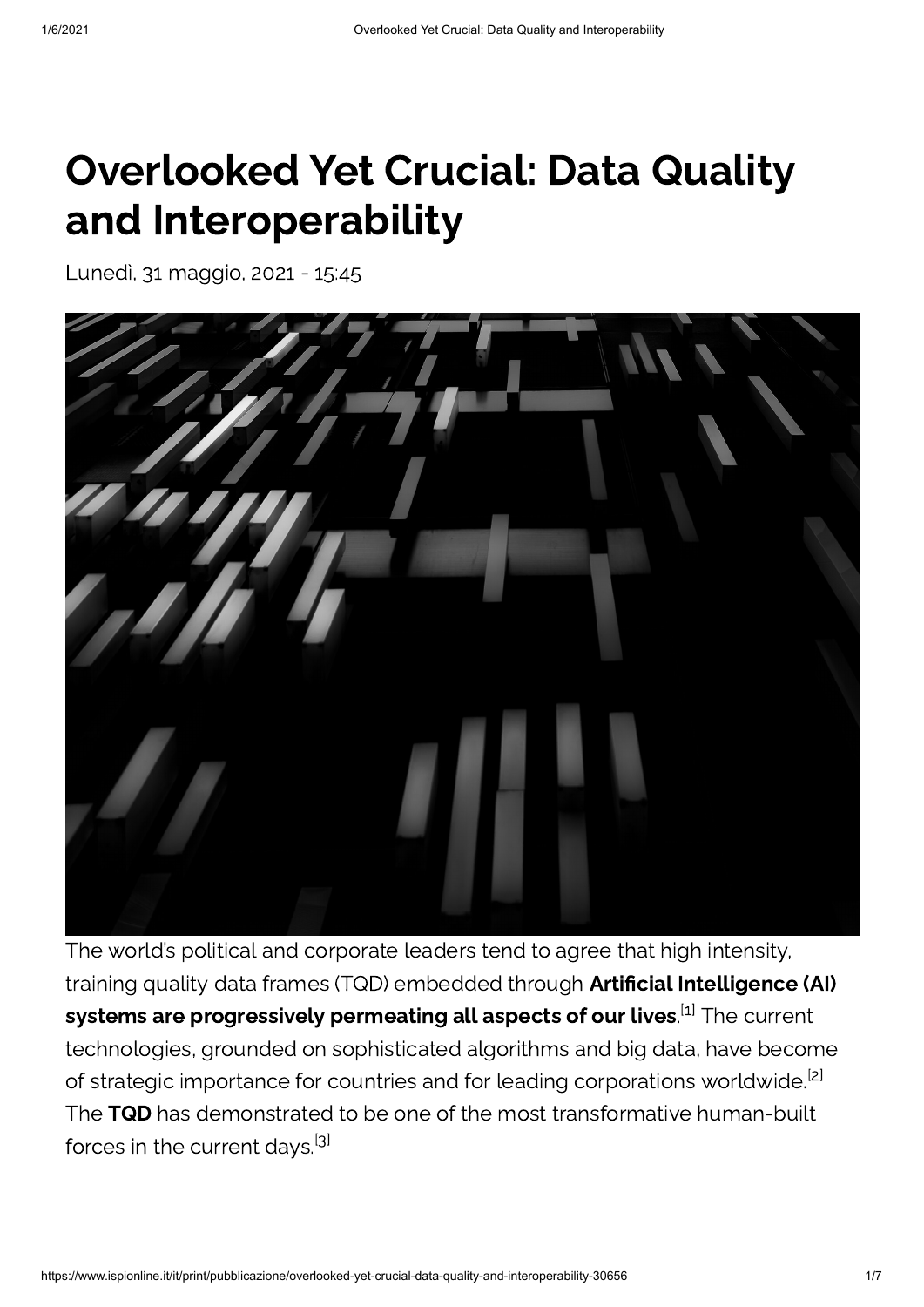Reliance on big data has generated both extensive **social benefits and** widespread concerns, from enforcing automated disinformation campaigns – using bots to spread millions of tweets across the Internet and meddling in foreign elections — to training AI systems in order to identify premature signs of cancer and therefore allow for more targeted precise medical treatments. $^\text{\tiny{[4]}}$  As expected, the TQD system and the complex algorithms which might derive from the former started to be extensively **incorporated in the sphere of military** affairs.

Military development and the production of **autonomous or semiautonomous** vehicles, based on millions of coding lines, have become key elements in **fighting terrorist networks** and near-peer competitors, therefore minimizing the risk of human casualties. Conducting cyberattacks by **manipulating an** adversary's data or developing breach risk predictions by analysing one's own IT asset inventory has also become an advanced tactic to defend or attack physical and non-physical infrastructures.<sup>[5]</sup>

The application of the TQD and AI currently allow these technologies to claim a status quo position among other high-tech innovations. It does not come as a surprise, consequently, that a global competition has emerged between the United States, China and Europe, with experts such as Nathalie Smuha describing the ongoing situation as a "race" to develop, secure and implement **such application**s.<sup>[6]</sup> Advanced state economies and even private firms claim to lead such a race or some of its aspects, with the final goal to gain a competitive advantage which might shape the next decades of "Great Power" competition.

However, foreign antagonism between states and domestic rivalries between private businesses are not the only features concerning the efficient exploitation of big data and AI systems. New questions arise about data sharing within **private institutions and between state departments**. The academic literature has shown already cross-departments jealousies in the private sphere and interservice rivalries between different branches of a country's armed forces. $^{\text{\tiny{[8]}}}$ 

The American Department of Defence (DOD) has underlined the critical importance and potential problems of making data accessible and interoperable among various branches of the DOD, but not, for example, for other US intelligence agencies. The Pentagon started to advocate for — and implement — standard data formats, machine-to-machine communications, and strengthen cross-department data loss prevention systems. <sup>[9]</sup>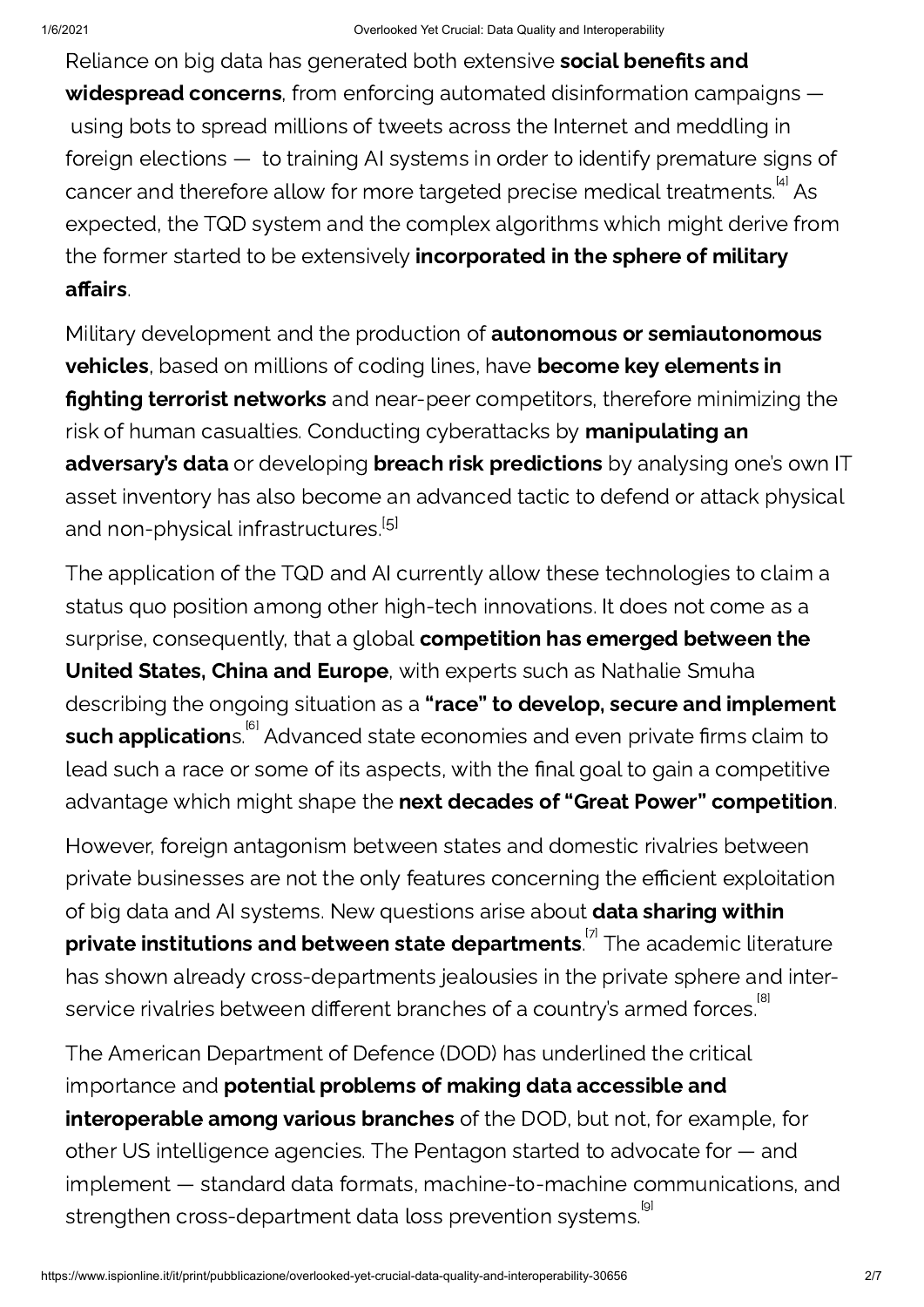Former Secretary of Defense David Norquist as well as his successor Kathleen Hicks share the same position on data sharing, claiming that "any DOD data is a *resource for the whole agency".<sup>[10]</sup> The new Digital Modernization program* adopted by the DOD – which has the broad aim of moving the department from simple automation to AI algorithms, allowing for time-saving and better decisionmaking processes  $-$  owes its success to the vast flows of data in need to be standardized across all the branches of the Pentagon.

According to Hicks, the DOD's bureaucratic apparatus "must view data as a strategic asset and avoid trapping their valuable information in their own siloed s*torage systems".<sup>[11]</sup> As the argument goes, the new trajectory for data sharing* started to take concrete shape and be embraced by the US officials since 2020. However, there are still a few matters on hold. The DOD has also raised the **issue** of data accessibility across their branches. A comprehensive review is currently being implemented around data accessibility with a documented, standard Application Programming Interface (API) – a common platform which facilitates the brand-new formation, retrieval, sharing, utilization, and management of data. Furthermore, the innovative DOD's API has to provide additional new security clearances and a granular privilege management for all the personnel involved, as the DOD remains the world's largest employer.<sup>[12]</sup>

If AI, training quality data (TQD), cloud storage, 5G, and others are the technologies of the present, the ground-breaking next step in the high-tech realm might find its answer in physics with new technologies such as quantum mechanics and quantum computing. This emerging playing field could revolutionize and speed up information processing by "hundreds of years" and confer significant **economic and national security advantages** to countries and businesses that dominate it.

By 2018, according to the Washington Post, the People's Republic of China had just about "twice as many patent filings as the United States for quantum technology overall", a variety of patents that give significant advantages to Beijing in terms of securing from legal actions their communications and cryptology **devices.<sup>[13]</sup> According to Jeanne Whalen, even President Xi Jinping has become** personally interested in quantum technology research, with Chinese scientists occasionally giving him lab tours.<sup>[14]</sup>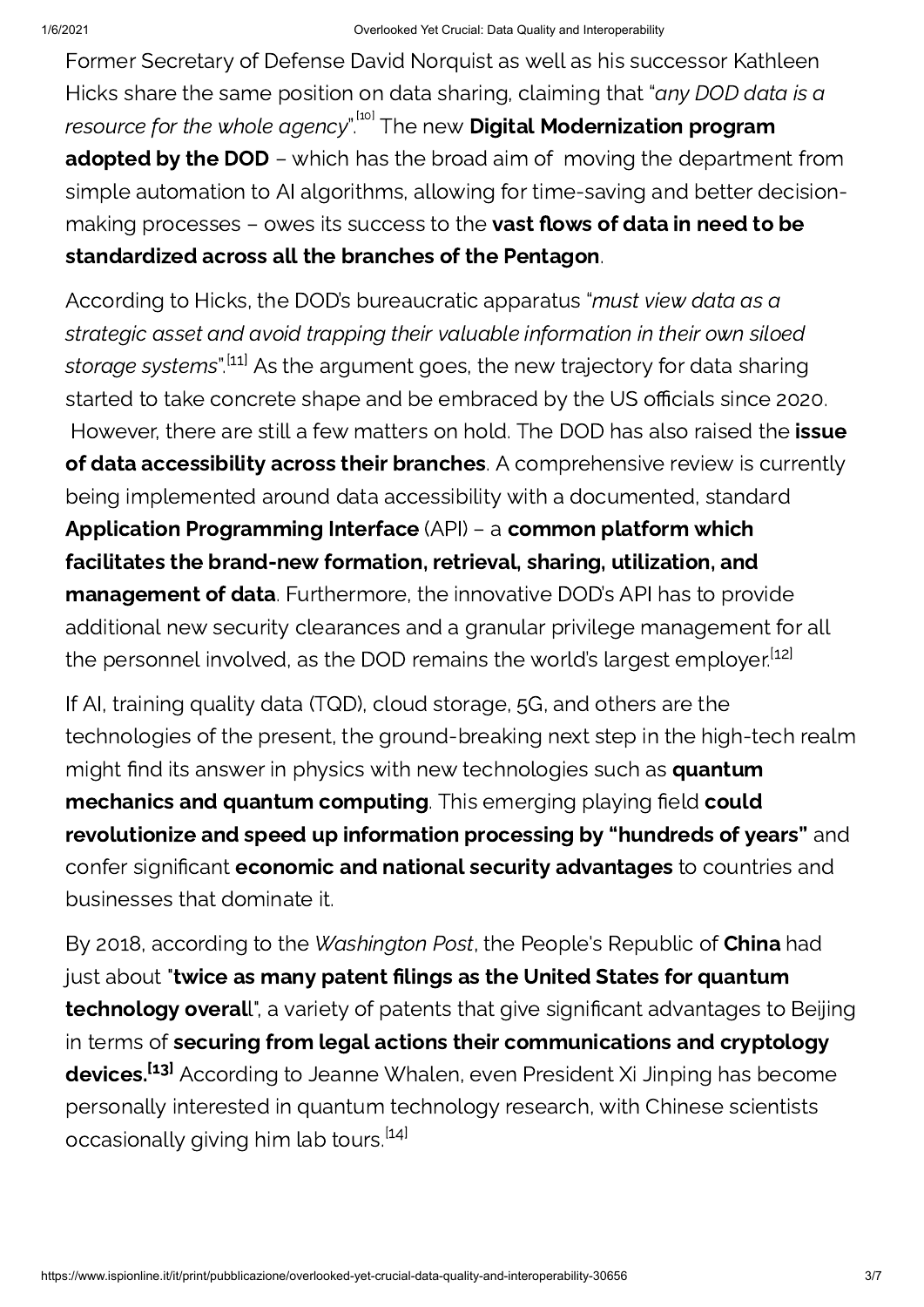On the other hand, the United States leads the world in patents relating to the most prized segment of the field – **quantum computers** – thanks to heavy investments by IBM, Google, Microsoft, and others.<sup>[15]</sup> However, the question that spontaneously arises revolves around the regulation of this new technology, its purpose, and how the relationship between private American businesses and the government will unfold consequently, shaping the American democratic fabric for decades to come.

According to Patinformatics LLC, a leading full-service advisory firm specializing in patent analytics, the People's Republic of **China** (PRC) could be at the forefront and in a solid position to sell and dictate quantum's tech patent market, considering the amounts owned by Chinese universities and companies.<sup>[16]</sup> Chinese scientists did not discuss any military applications of quantum technology; however, much of the research they are pursuing can have apparent uses in commercial and defence domains, experts claim.

In part motivated by the PRC's breakthrough, the United State Congress passed the **National Quantum Initiative Act** in 2018, which approved a baseline of \$300 **million** in funding per year until 2022, ten-time less than mainland China.<sup>[17]</sup> The United States Department of Energy (DOE) was the primary beneficiary, among other federal agencies such as NASA, the DOD, and the NSA, one of the country's leading intelligence agencies.<sup>[18]</sup> These agencies are planning to set up intertwined quantum-focused research laboratories and collaborate with US academia and the private sector.<sup>[19]</sup>

For now, China is lagging behind in the quantum industry compared to the United States, falling behind in the mission to build a well-working quantum computer, which is perhaps the most important race in the field. While research centres all over the world are racing to create the first viable quantum computers, fundamental questions remain about how this technology could be used or misused. To maintain that strategic advantage, **the US and other democracies** must pay greater attention to the quality of their data and how to make them more inter-operational.

## Bibliography

Andrew Eversden, "New Pentagon directive to manage gobs of data: Make it all sharable", C4ISRNET.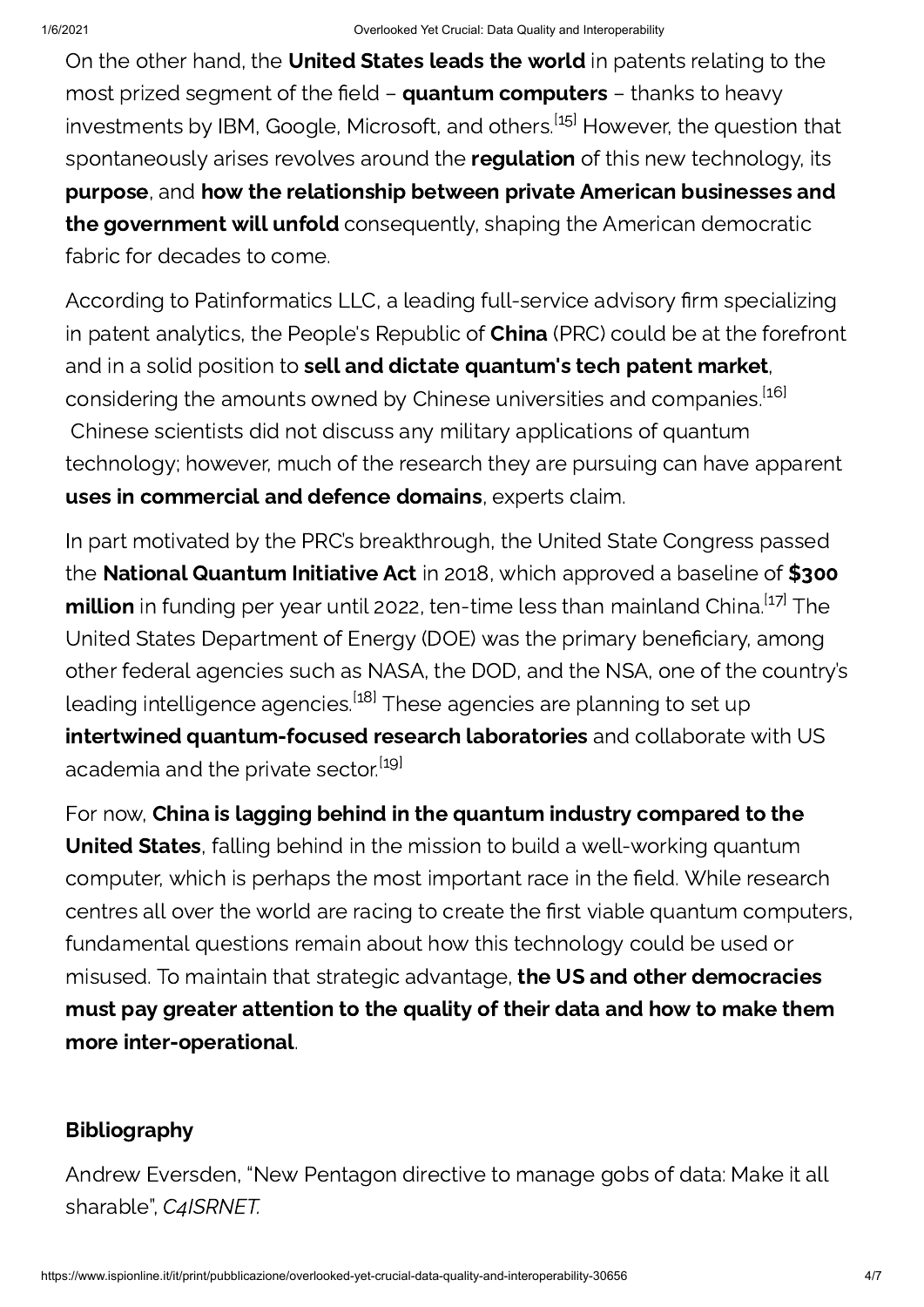A Strategic Vision For America's Quantum Networks Product Of The White House National Quantum Coordination Office, February 2020.

Executive Summary: DoD Data Strategy Unleashing Data to Advance the National Defense Strategy, Sep 30, 2020, Department of Defence, Office of Prepublication and Security Review.

Jamieson, Kathleen Hall. Cyberwar: how Russian hackers and trolls helped elect a president: what we don't, can't, and do know. Oxford University Press, 2020.

"Mapping cancer as if it were the universe", The Economist, (April 22, 2021).

"National Quantum Initiative Act", H. R. 6227 One Hundred Fifteenth Congress of the United States of America.

National Strategic Overview For Quantum Information Science Product Of The Subcommittee On Quantum Information Science Under The Committee On Science Of The National Science & Technology Council, September 2018.

Niall McCarthy, "The World's Biggest Employers", Forbes.

"President Trump has signed a \$1.2 billon law to boost US quantum tech". MIT Technology Review. Retrieved February 11, 2019.

Quantum Information Technology (QIT): A Patent Landscape Report, Patinformatics LLC.

Smuha, Nathalie A., From a 'Race to AI' to a 'Race to AI Regulation' - Regulatory Competition for Artificial Intelligence (November 1, 2019). Published in Law, Innovation and Technology, Vol. 13, Iss. 1, 2021, Available at SSRN: https://ssrn.com/abstract=3501410 or http://dx.doi.org/10.2139/ssrn.3501410

Tao, Q., Q. Chen, H. Ding, I. Adnan, X. Huang, and X. Cui. "Cross-Department Secures Data Sharing in Food Industry Via Blockchain-Cloud Fusion Scheme." Security and Communication Networks 2021, (2021): 1-18.

"Using Artificial Intelligence in Cybersecurity", Balbix.

Whalen, Jeanne. "The Quantum Revolution is Coming, and Chinese Scientists are at the Forefront." The Washington Post, 2019.

## **NOTES**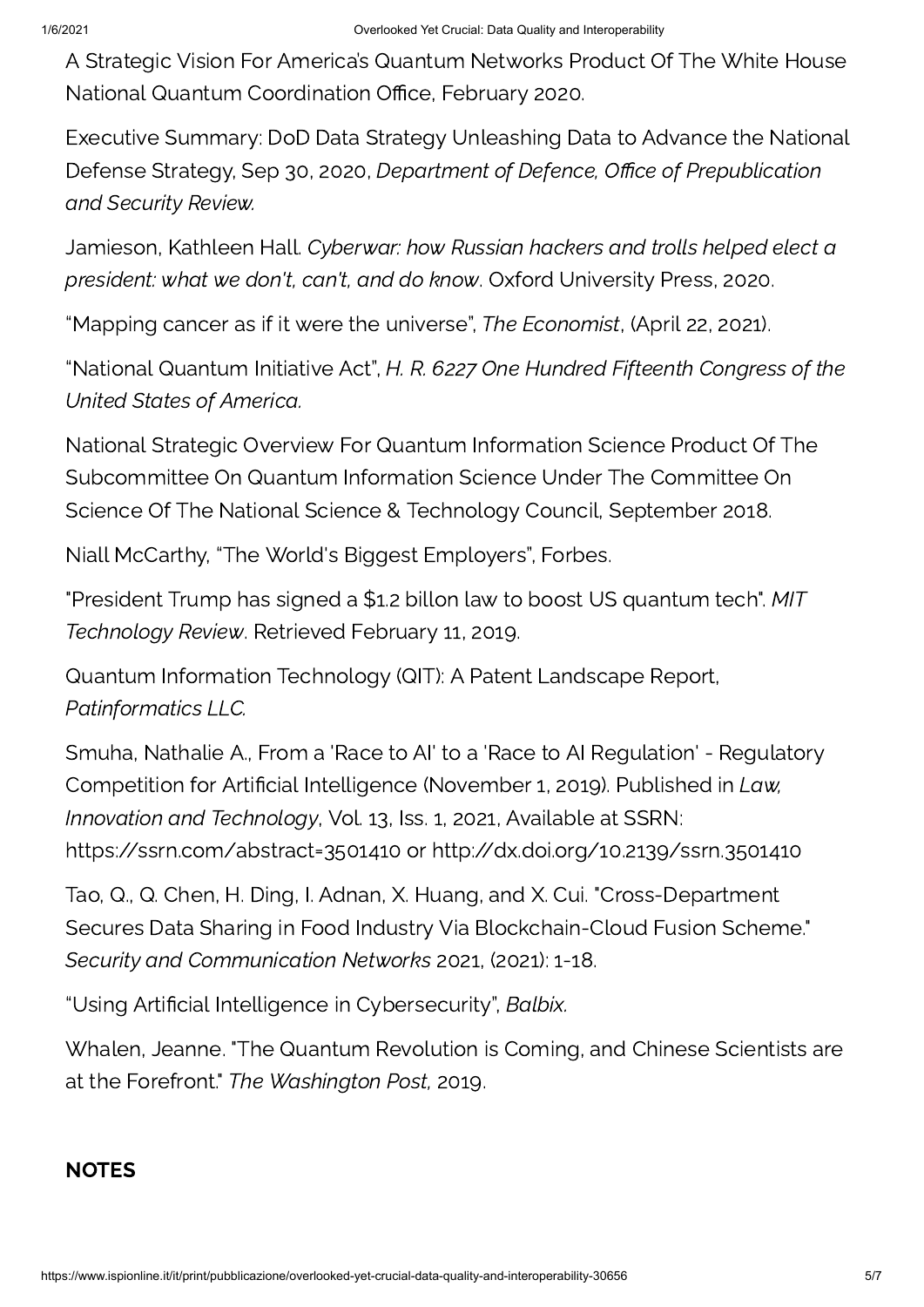[1] Smuha, Nathalie A., From a 'Race to AI' to a 'Race to AI Regulation' - Regulatory Competition for Artificial Intelligence (November 1, 2019). Published in Law, Innovation and Technology, Vol. 13, Iss. 1, 2021.

[2] Executive Summary: DoD Data Strategy Unleashing Data to Advance the National Defense Strategy, Sep 30, 2020, Department of Defence, Office of Prepublication and Security Review.

[3] Ibid.

[4] "Mapping cancer as if it were the universe", The Economist, (April 22, 2021); See also Jamieson, Kathleen Hall. Cyberwar: how Russian hackers and trolls helped elect a president: what we don't, can't, and do know. Oxford University Press, 2020.

[5] "Using Artificial Intelligence in Cybersecurity", Balbix.

[6] Smuha, Nathalie A., From a 'Race to AI' to a 'Race to AI Regulation' - Regulatory Competition for Artificial Intelligence (November 1, 2019). Published in Law, Innovation and Technology, Vol. 13, Iss. 1, 2021.

[7] Andrew Eversden, "New Pentagon directive to manage gobs of data: Make it all sharable", C4ISRNET.

[8] Tao, Q., Q. Chen, H. Ding, I. Adnan, X. Huang, and X. Cui. "Cross-Department Secures Data Sharing in Food Industry Via Blockchain-Cloud Fusion Scheme." Security and Communication Networks 2021, (2021): 2.

[9] Executive Summary: DoD Data Strategy Unleashing Data to Advance the National Defense Strategy, Sep 30, 2020, Department of Defence, Office of Prepublication and Security Review.

[10] Andrew Eversden, "New Pentagon directive to manage gobs of data: Make it all sharable", C4ISRNET.

[11] *Ibid.* 

[12] Niall McCarthy, "The World's Biggest Employers", Forbes.

[13] Whalen, Jeanne. "The Quantum Revolution is Coming, and Chinese Scientists are at the Forefront." The Washington Post, 2019.

[14] Ibid.

[15] Ibid.

[16] Quantum Information Technology (QIT): A Patent Landscape Report, Patinformatics LLC.